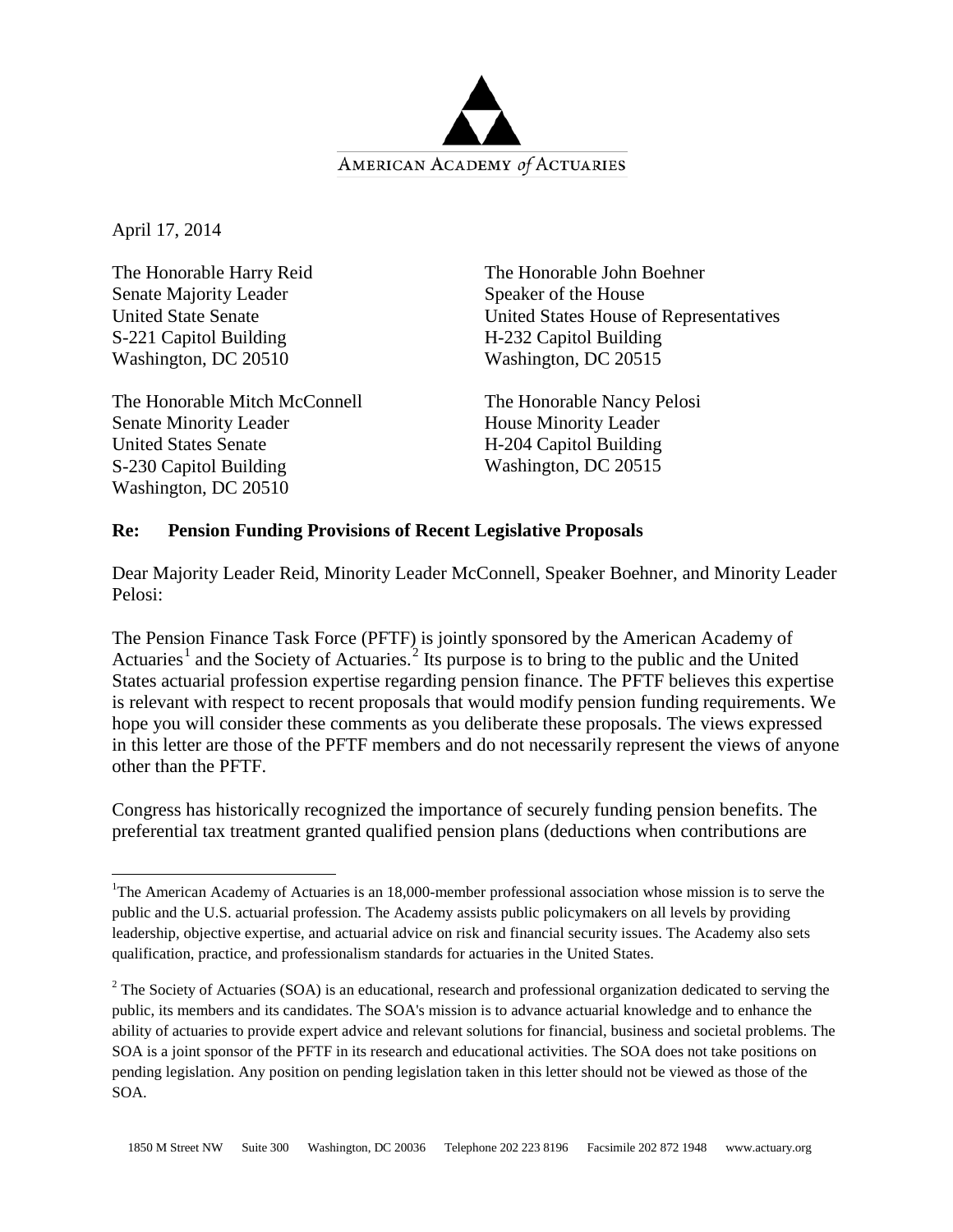made and no taxation of trust investment earnings) encourages sponsors to fund promised benefits before they must be paid. Minimum funding requirements were defined to provide adequate security for plan participants owed these qualified plan benefits. More recent legislation  $(MAP-21)<sup>3</sup>$  $(MAP-21)<sup>3</sup>$  $(MAP-21)<sup>3</sup>$  included modifications to the way pension liabilities are calculated for funding purposes, thereby decreasing these reported liabilities and reducing contribution requirements. MAP-21 was designed to provide short-term funding requirement relief to plan sponsors in light of economic conditions and included a schedule on which its impact would be reduced. Recent proposals, such as the Emergency Unemployment Compensation Act of 2014 (H.R. 3979 as amended by the Senate), would defer this phase-out, and by doing so, lowers the ongoing funding requirements. Extending these temporary provisions accelerates tax revenue while deferring the pension cost to future generations, distorts the pension measurements, and undermines the benefit security of plan participants while increasing the risk exposure to the PBGC.

## **Tax Revenue**

 $\overline{\phantom{a}}$ 

Such proposals, as included in the Senate-amended H.R. 3979 (Sec. 9), are scored as revenue increases because they change the timing of sponsor contributions. They do not reduce the underlying benefits promised by these plans or the obligation of plan sponsors to ultimately pay those benefits. The proposal allows plan sponsors to make smaller contributions over the next few years. Since these contributions, which are currently tax-deductible, would be reduced, it is expected to result in greater tax revenue within the budget window. But sponsors that contribute less today will need to contribute more in the future, and the related deductions will merely be taken at a later date, outside of the budget window. The proposal therefore increases current revenue only by reducing future revenue.

## **Measurement Implications**

Proponents of the proposal reason that current interest rates are artificially low because of government involvement in the fixed-income market. These lower interest rates are used to calculate the liability for pension benefits, and produce higher liability measurements. They argue that the proposal reduces the influence of anomalous interest rates through the averaging over a long period of time, and that this approach provides a more accurate measurement of pension liabilities. But these arguments do not accurately reflect the role that interest rates play in the capital markets, and the proposal would materially distort pension plan measurement.

Interest rates are always influenced by government actions. Sometimes the actions contribute to higher rates; sometimes they contribute to lower rates. This does not render resulting interest rates artificial or inappropriate. Trillions of dollars of fixed-income and derivative securities (notional value) are traded at these market interest rates daily. Market rates are also directly used in many other pension-related capacities. Pension obligations are transferred to insurance companies at prevailing market interest rates. Financial statements of pension sponsors reflect these obligations valued at market rates. H.R. 3979 as amended, moves the calculations used to determine minimum contributions away from these market rates. It extends the artificiality

<span id="page-1-0"></span> $3$  Moving Ahead for Progress in the 21<sup>st</sup> Century Act, [Subsequently, [Public Law No: 112-141\]](http://beta.congress.gov/bill/112th-congress/house-bill/4348/text).